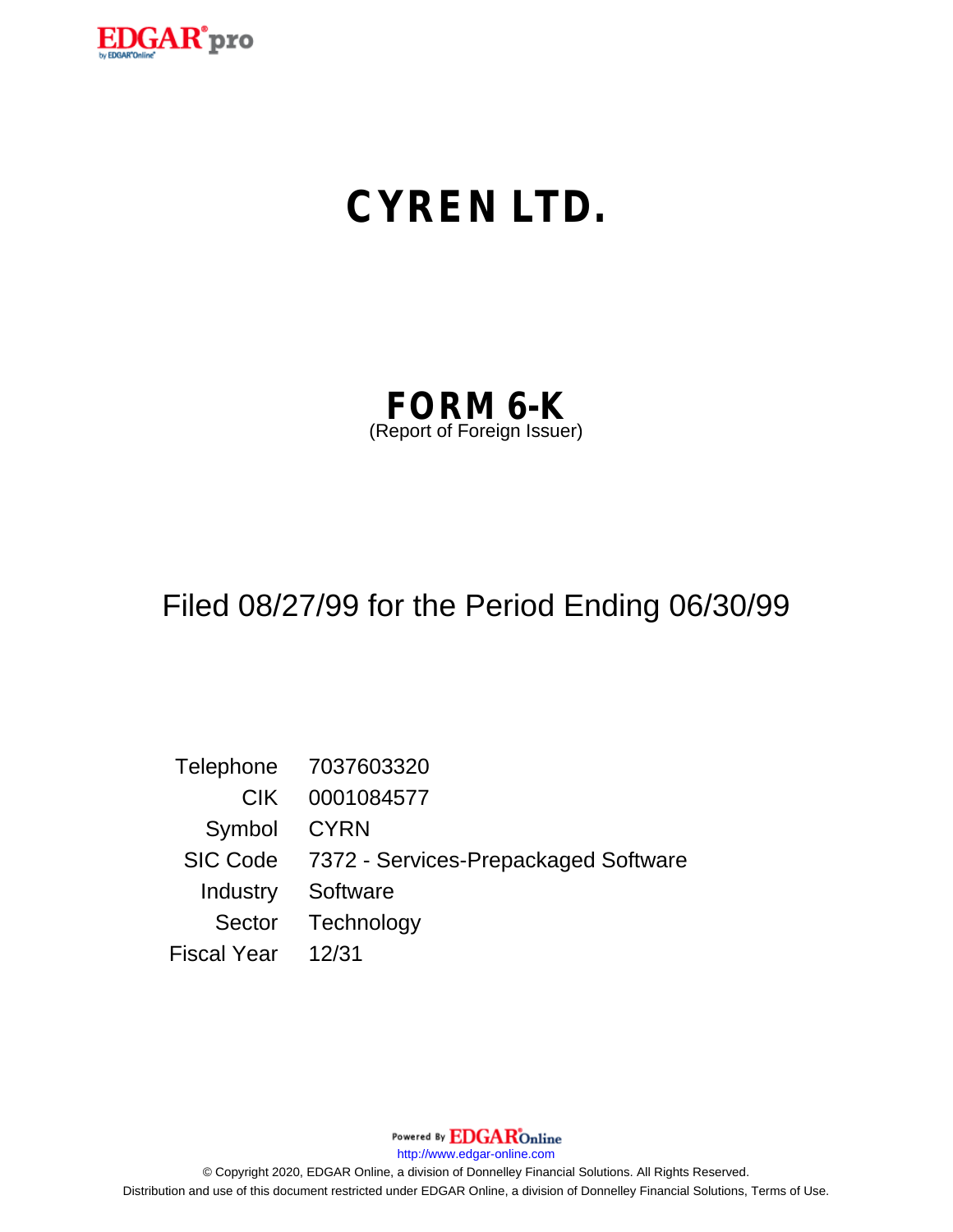### FORM 6-K

(Report of Foreign Issuer)

### Filed 8/27/1999 For Period Ending 6/30/1999

| <b>Address</b>        | C/O COMMTOUCH SOFTWARE INC 3945 FREEDOM CIRCLE SUITE<br>730 |
|-----------------------|-------------------------------------------------------------|
|                       | SNTA CLARA, California 95054                                |
| Telephone             | 408-653-4330                                                |
| $ C$ K                | 0001084577                                                  |
| Industry              | <b>Communications Services</b>                              |
| Sector                | <b>Services</b>                                             |
| <b>Fiscal</b><br>Year | 12/31                                                       |

Generated by EDGAR Online Pro http://pro.edgar-online.com



**Contact EDGAR Online** Customer Service: 203-852-5666 Corporate Sales: 212-457-8200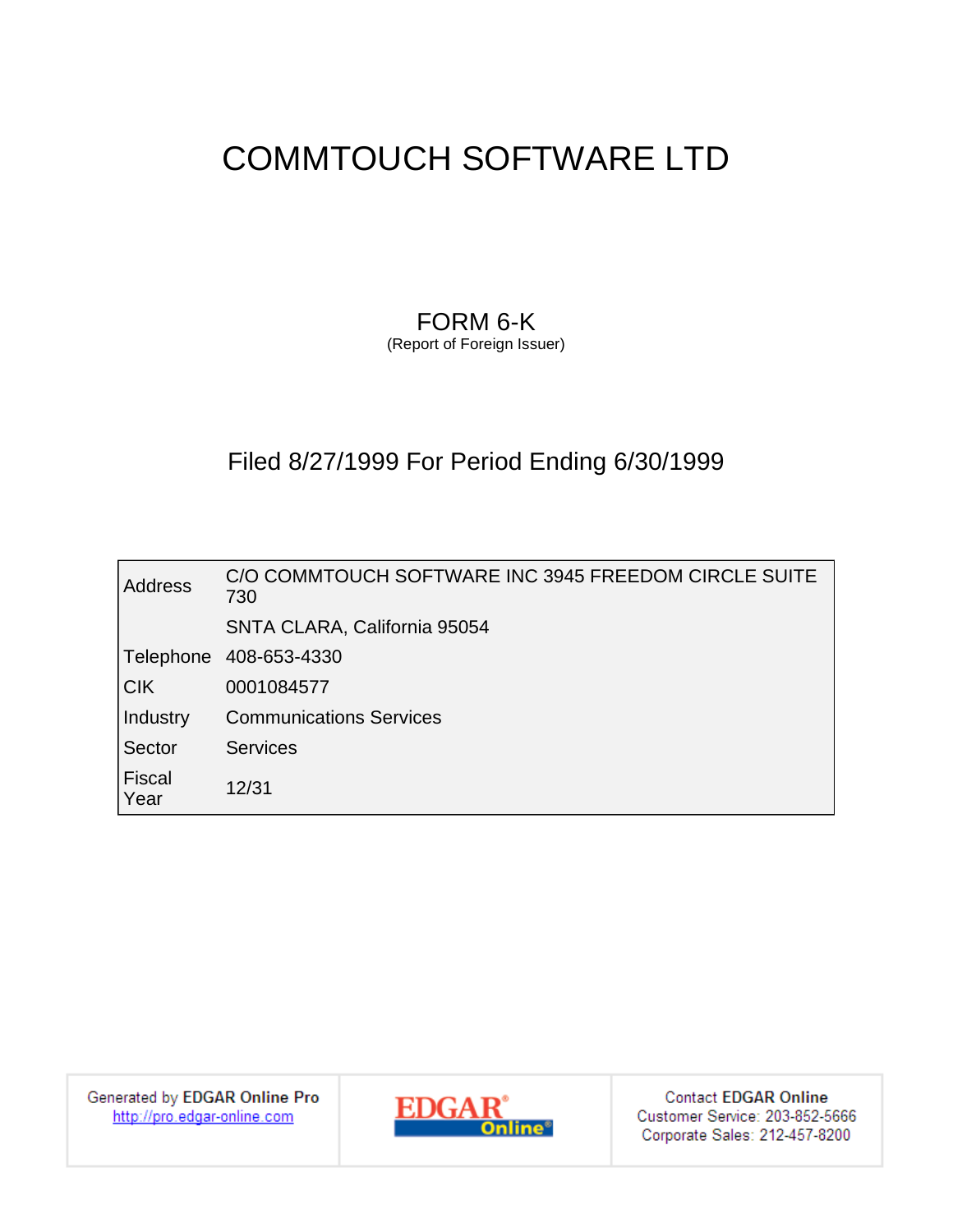### **FORM 6-K**

# **UNITED STATES SECURITIES AND EXCHANGE COMMISSION**

### WASHINGTON, D.C. 20549

#### **REPORT OF FOREIGN ISSUER**

#### **PURSUANT TO RULE 13a-16 OF 15d-16 OF THE SECURITES EXCHANGE ACT OF 1934**

**FOR THE MONTH OF AUGUST 1999**  (CONTAINING QUARTERLY INFORMATION FOR THE QUARTER ENDED JUNE 30, 1999)

## **COMMTOUCH SOFTWARE LTD.**

(TRANSLATION OF REGISTRANT'S NAME INTO ENGLISH)

**10 TECHNOLOGY AVENUE EIN VERED 40696, ISRAEL**  (ADDRESS OF PRINCIPAL EXECUTIVE OFFICES)

Indicate by check mark whether the registrant files or will file annual reports under cover of Form 20-F or Form 40-F.

#### **Form 20-F X Form 40-F**

Indicate by check mark whether the registrant by furnishing the information contained in this Form is also thereby furnishing the information to the Commission pursuant to Rule 12g3-2(b) under the Securities Exchange Act of 1934.

Yes No X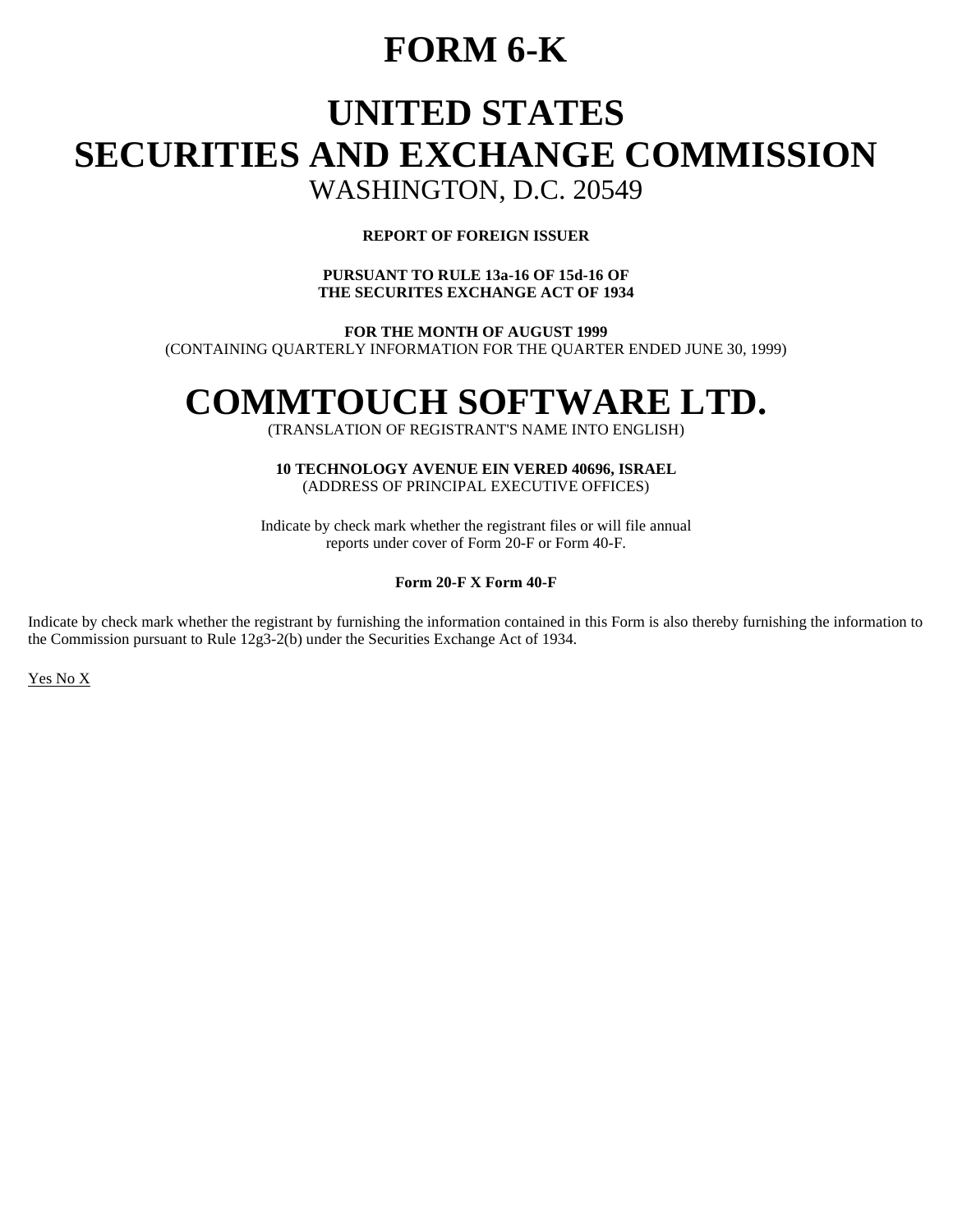#### **COMMTOUCH SOFTWARE LTD. FORM 6-K**

#### INDEX

- PART I. FINANCIAL INFORMATION
	- Item 1. Financial Statements

 Condensed Consolidated Balance Sheets December 31, 1998 (Audited) and June 30, 1999 (Unaudited)

 Condensed Consolidated Statements of Operations Three and Six months ended June 30, 1999 and 1998 (Unaudited)

 Condensed Consolidated Statements of Cash Flows Six months ended June 30, 1999 and 1998 (Unaudited)

 Note to Condensed Consolidated Financial Statements (Unaudited)

- Item 2. Management's Discussion and Analysis of Financial Condition and Results of Operations
- PART II. OTHER INFORMATION

Item 6. Exhibit

| Exhibit | Description of Document                   |
|---------|-------------------------------------------|
|         | August 10, 1999 Press Release: "Commtouch |
|         | Revenues increase 837 percent"            |

Signatures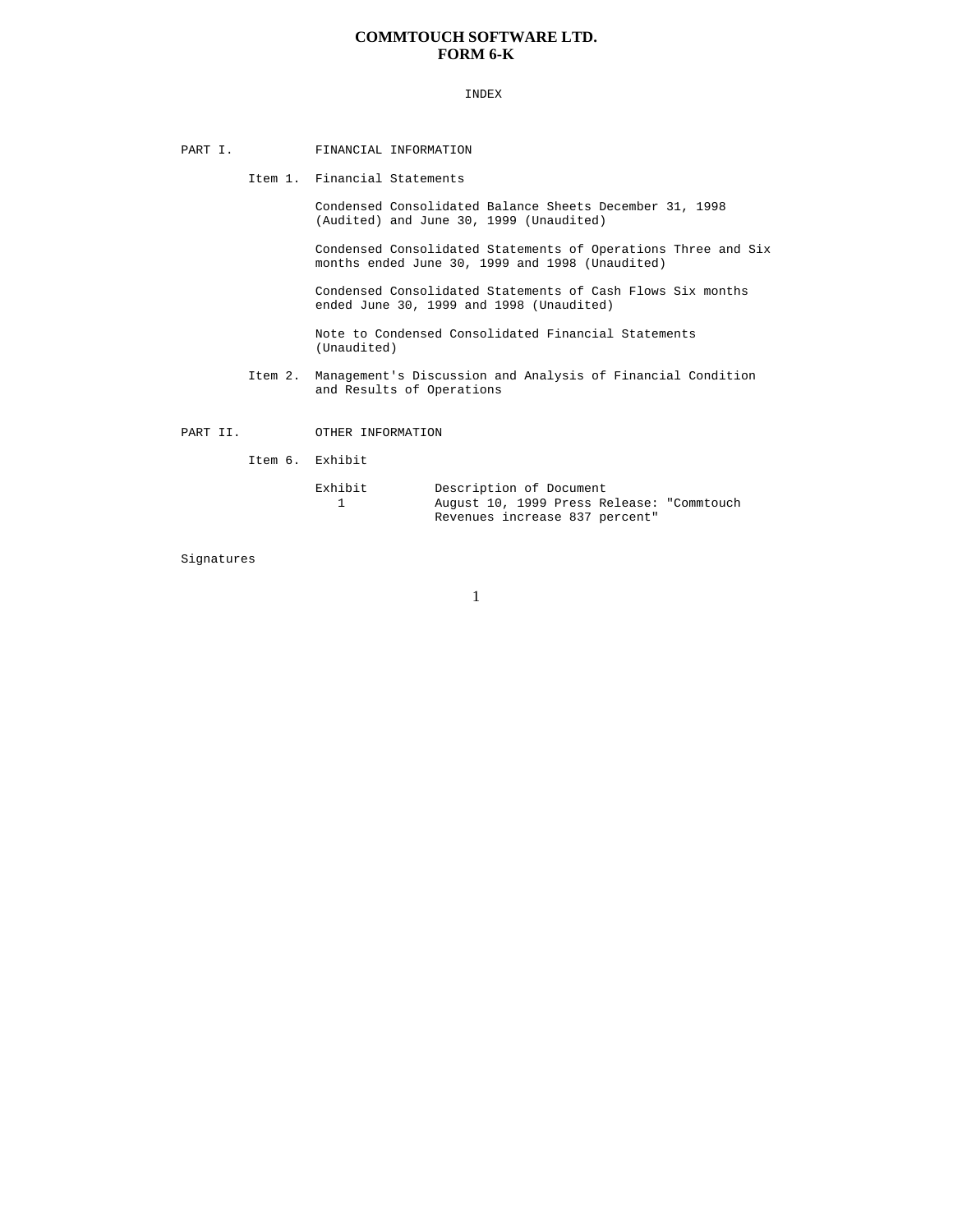#### **CONDENSED CONSOLIDATED BALANCE SHEETS**  (IN THOUSANDS)

|                                                                        | JUNE 30,<br>1999               | DECEMBER 31,<br>1998                                                    |  |
|------------------------------------------------------------------------|--------------------------------|-------------------------------------------------------------------------|--|
|                                                                        | ---------<br>(UNAUDITED)       | ------------<br>(1)                                                     |  |
| ASSETS                                                                 |                                |                                                                         |  |
| Current Assets:                                                        |                                |                                                                         |  |
| Cash and cash equivalents                                              | \$11,663                       | $\ddot{s}$<br>834                                                       |  |
| Trade receivables                                                      | 465                            | 133                                                                     |  |
| Prepaid expenses                                                       | 1,263                          | 96                                                                      |  |
| Government authorities                                                 | 31                             | 45                                                                      |  |
| Other accounts receivable                                              | 244<br>---------               | 103<br>--------                                                         |  |
| Total current assets                                                   | 13,666                         | 1,211                                                                   |  |
| Severance Pay Fund                                                     | 273                            | 223                                                                     |  |
| Property and Equipment, net                                            | 2,155                          | 932                                                                     |  |
|                                                                        | ---------<br>\$16,094          | --------<br>\$2,366                                                     |  |
|                                                                        | ========                       | $=$ ========                                                            |  |
| LIABILITIES AND SHAREHOLDERS' EQUITY (DEFICIT)<br>Current Liabilities: |                                |                                                                         |  |
| Short-term bank line of credit                                         | \$<br>$\sim$ $ -$              | \$1,328                                                                 |  |
| Current portion of bank loans and capital leases                       | 124                            | 112                                                                     |  |
| Trade payables                                                         | 797                            | 446                                                                     |  |
| Employees and payroll accruals                                         | 476                            | 313                                                                     |  |
| Government authorities                                                 | 275                            | 246                                                                     |  |
| Deferred revenue                                                       | 84                             | 74                                                                      |  |
| Other liabilities                                                      | 308                            | 132                                                                     |  |
| Total current liabilities                                              | --------<br>2,064<br>--------- | $- - - - - - - -$<br>2,651<br>$- - - - - - - -$                         |  |
| Long-term Portion of Bank Loans and Capital Leases                     | 99                             | 164                                                                     |  |
| Accrued Severance Pay                                                  | 465                            | 366                                                                     |  |
|                                                                        | ---------                      | $- - - - - - - -$                                                       |  |
|                                                                        | 564<br>--------                | 530<br>- - - - - - - -                                                  |  |
| Commitments and Contingent Liabilities                                 | $- -$                          |                                                                         |  |
| Shareholder's Equity (Deficit):                                        |                                |                                                                         |  |
| Convertible Preferred Shares                                           |                                |                                                                         |  |
| Ordinary Shares                                                        | 107                            | 74                                                                      |  |
|                                                                        | 36                             | 27                                                                      |  |
| Additional Paid-in Capital                                             | 39,421                         | 11,256                                                                  |  |
| Stock-Based Employee Deferred Compensation                             | (7, 528)                       | (418)                                                                   |  |
| Notes Receivable from Shareholders                                     | (964)                          | (77)                                                                    |  |
| Accumulated Deficit                                                    | (17, 606)                      | (11, 677)                                                               |  |
| Total Shareholders' Equity (Deficit)                                   | ---------<br>13,466            | (815)                                                                   |  |
|                                                                        | ---------                      |                                                                         |  |
|                                                                        | \$16,094                       | \$2,366                                                                 |  |
|                                                                        | ========                       | $\qquad \qquad \equiv \equiv \equiv \equiv \equiv \equiv \equiv \equiv$ |  |

The accompanying note is an integral part of these condensed consolidated financial statements.

(1) The balance sheet at December 31, 1998 has been derived from audited financial statements at that date, but does not include all of the information and footnotes required by generally accepted accounting principles for complete financial statements.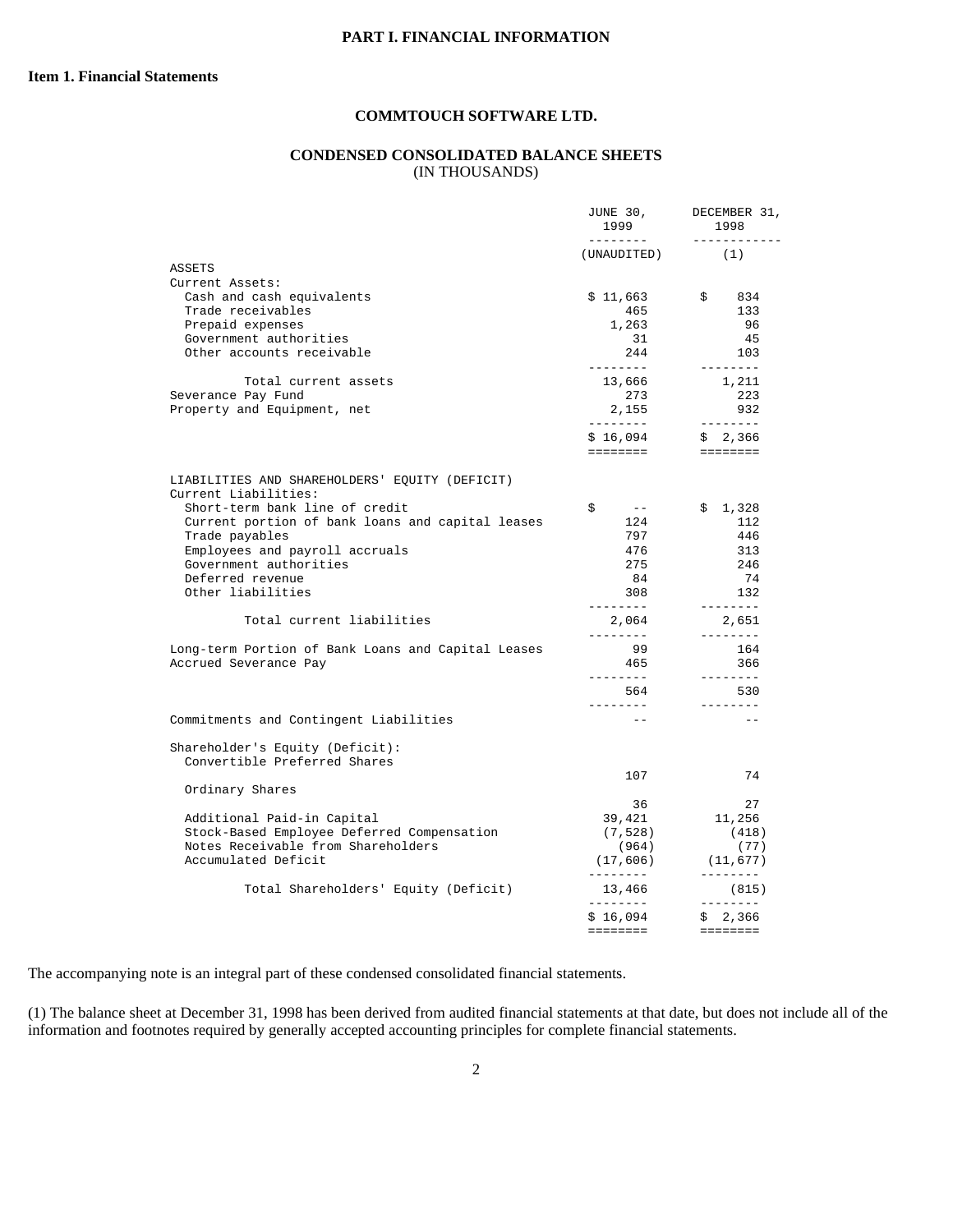#### **CONDENSED CONSOLIDATED STATEMENTS OF OPERATIONS**  (IN THOUSANDS, EXCEPT PER SHARE AMOUNTS)

|                                                                                                                                                                                                        | THREE MONTHS ENDED<br>JUNE 30,<br>-------------------- |                                                                       | SIX MONTHS ENDED<br>JUNE 30,<br>-------------------                                                                                                                                                                             |                               |
|--------------------------------------------------------------------------------------------------------------------------------------------------------------------------------------------------------|--------------------------------------------------------|-----------------------------------------------------------------------|---------------------------------------------------------------------------------------------------------------------------------------------------------------------------------------------------------------------------------|-------------------------------|
|                                                                                                                                                                                                        |                                                        | 1999 1998                                                             | 1999 — 1999 — 1990 — 1990 — 1990 — 1990 — 1990 — 1990 — 1990 — 1990 — 1990 — 1990 — 1990 — 1990 — 1990 — 1990 — 1990 — 1990 — 1990 — 1990 — 1990 — 1990 — 1990 — 1990 — 1990 — 1990 — 1990 — 1990 — 1990 — 1990 — 1990 — 1990 — | 1998                          |
| Email Services - revenue                                                                                                                                                                               |                                                        | $$553$ $$59$                                                          | \$899                                                                                                                                                                                                                           | $\sin 91$                     |
| Cost of Email services - revenue                                                                                                                                                                       | 747 85                                                 | --------                                                              | 1,202                                                                                                                                                                                                                           | 144                           |
|                                                                                                                                                                                                        | (194)                                                  | (26)                                                                  | (303)<br>________                                                                                                                                                                                                               | (53)                          |
| Operating expenses:<br>Research and development, net<br>Sales and marketing<br>General and administrative<br>Amortization of stock-based employee<br>deferred compensation<br>Total operating expenses | 407<br>--------<br>3,428<br>--------                   | 1,180 506 1,661<br>828 137 1,587<br>1,013 8 1,399<br>956              | 305 714<br>________<br>5,361 1,821                                                                                                                                                                                              | 571<br>965<br>275<br>10       |
| Operating loss<br>Interest income (expense) and other, net.                                                                                                                                            | 6                                                      | $(3,622)$ $(982)$ $(5,664)$ $(1,874)$<br>(59)<br>________             | (265)                                                                                                                                                                                                                           | (86)                          |
|                                                                                                                                                                                                        | \$ (3.616)                                             | \$(1,041)                                                             | \$(5,929)                                                                                                                                                                                                                       | \$(1,960)                     |
| Basic and diluted net loss per share                                                                                                                                                                   |                                                        | $\sin(1.66)$ $\sin(0.72)$ $\sin(3.17)$<br>=======   =======   ======= |                                                                                                                                                                                                                                 | \$(1.35)<br>$= = = = = = = =$ |
| Weighted average number of shares used in<br>computing basic and diluted net loss per<br>share $\ldots \ldots \ldots \ldots \ldots \ldots \ldots \ldots \ldots \ldots$                                 |                                                        | 2,178 1,450 1,869 1,450                                               |                                                                                                                                                                                                                                 |                               |

The accompanying note is an integral part of these condensed consolidated financial statements.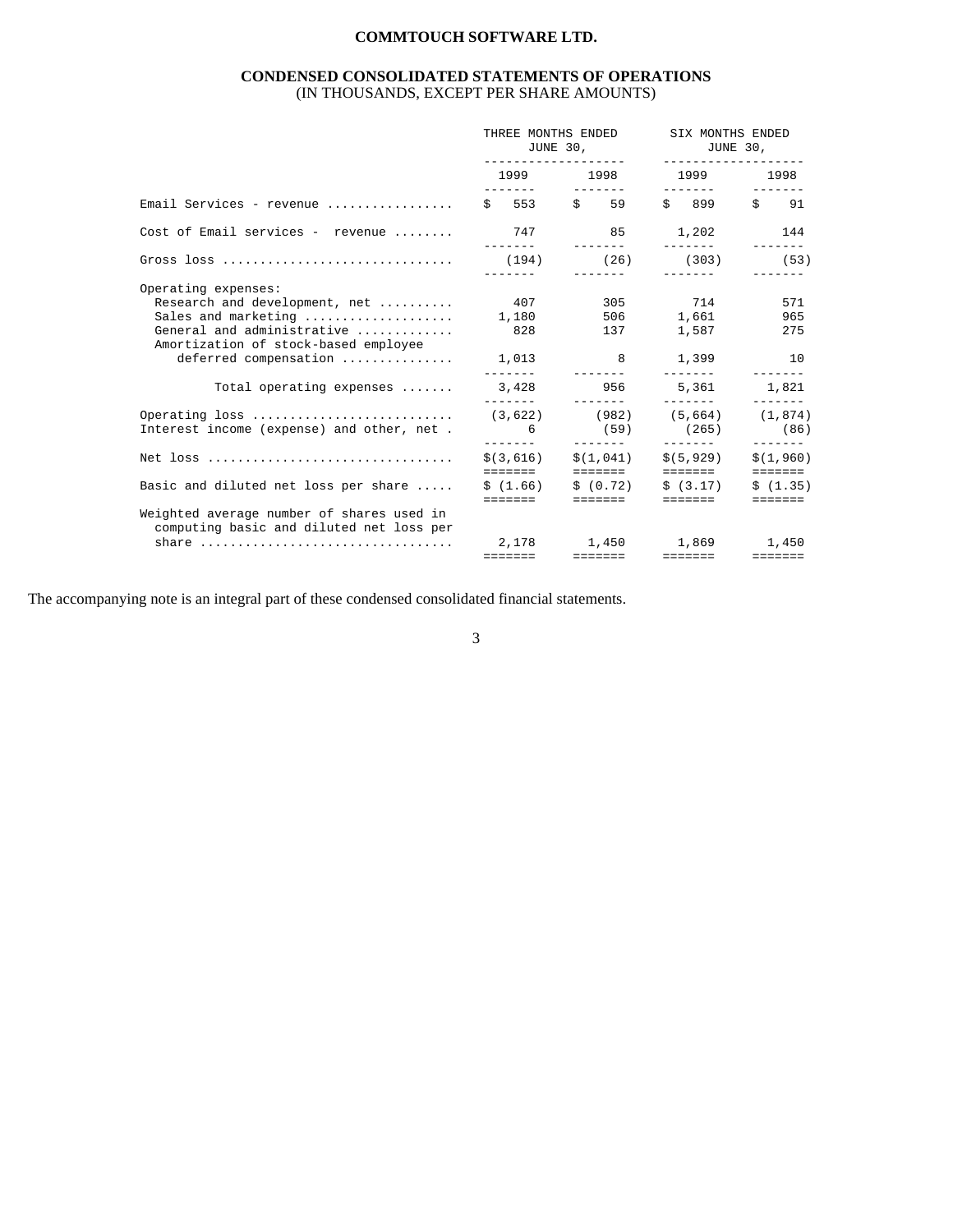#### **CONDENSED CONSOLIDATED STATEMENTS OF CASH FLOWS**  (IN THOUSANDS)

|                                                                                                                                                             | SIX MONTHS ENDED<br>JUNE 30,<br>________________________ |                                                                        |
|-------------------------------------------------------------------------------------------------------------------------------------------------------------|----------------------------------------------------------|------------------------------------------------------------------------|
|                                                                                                                                                             | 1999                                                     | 1998<br>$- - - - - - - -$                                              |
| CASH FLOWS FROM OPERATING ACTIVITIES:                                                                                                                       | (UNAUDITED)                                              |                                                                        |
| Adjustments to reconcile net loss to net cash<br>used in operating activities:                                                                              |                                                          | $$(5,929)$ $$(1,960)$                                                  |
| Depreciation and amortization<br>Amortization of stock-based employee deferred<br>compensation and warrants issued for service                              | 498                                                      | 87                                                                     |
| received and bank line of credit<br>Decrease (increase) in trade receivables<br>Increase in other accounts receivable and                                   | 1,752<br>(332)                                           | 10<br>32                                                               |
| Increase (decrease) in trade payables<br>Increase (decrease) in other liabilities<br>Increase in deferred revenue<br>Increase in accrued severance pay, net | (1, 294)<br>351<br>303<br>10<br>49                       | (200)<br>(35)<br>(75)<br>$\sim$ $-$<br>19                              |
| Net cash used in operating activities                                                                                                                       | ---------<br>(4, 592)                                    | --------<br>(2, 122)                                                   |
| CASH FLOWS FROM INVESTING ACTIVITIES:<br>Purchase of property and equipment                                                                                 | ---------<br>(1,659)                                     | --------<br>(248)                                                      |
| Net cash used in investing activities                                                                                                                       | _________<br>(1,659)                                     | --------<br>(248)                                                      |
| CASH FLOWS FROM FINANCING ACTIVITIES:<br>Short-term bank line of credit, net<br>Payment of capital lease<br>Proceeds from issuance of shares                | ---------<br>(1, 328)<br>(50)<br>18,458                  | --------<br>496<br>$\sim$ $-$<br>1,890<br>$- - - - - - - -$            |
| Net cash provided by financing activities                                                                                                                   | ---------<br>17,080<br><u> Leonard M</u>                 | 2,386<br><u>________</u>                                               |
| Increase in cash and cash equivalents<br>Cash and cash equivalents at the beginning of the period                                                           | 10,829<br>834<br>---------                               | 16<br>324<br>---------                                                 |
| Cash and cash equivalents at the end of the period $\dots\dots$                                                                                             | \$11,663<br>eessesse i                                   | \$340<br><b>EEEEEEEE</b>                                               |
| SUPPLEMENTAL DISCLOSURE OF CASH FLOWS ACTIVITY:<br>Cash paid during the year:                                                                               |                                                          |                                                                        |
|                                                                                                                                                             | $\sin 42$<br>========                                    | $\sin 25$<br>$\equiv \equiv \equiv \equiv \equiv \equiv \equiv \equiv$ |
| SUPPLEMENTAL DISCLOSURE OF NON-CASH ACTIVITY:<br>Ordinary shares issued for notes receivable from                                                           |                                                          |                                                                        |
|                                                                                                                                                             | $\ddot{s}$<br>887<br><b>EEEEEEE</b>                      | $\ddot{s}$<br><b>EEEEEEEE</b>                                          |

The accompanying note is an integral part of these condensed consolidated financial statements.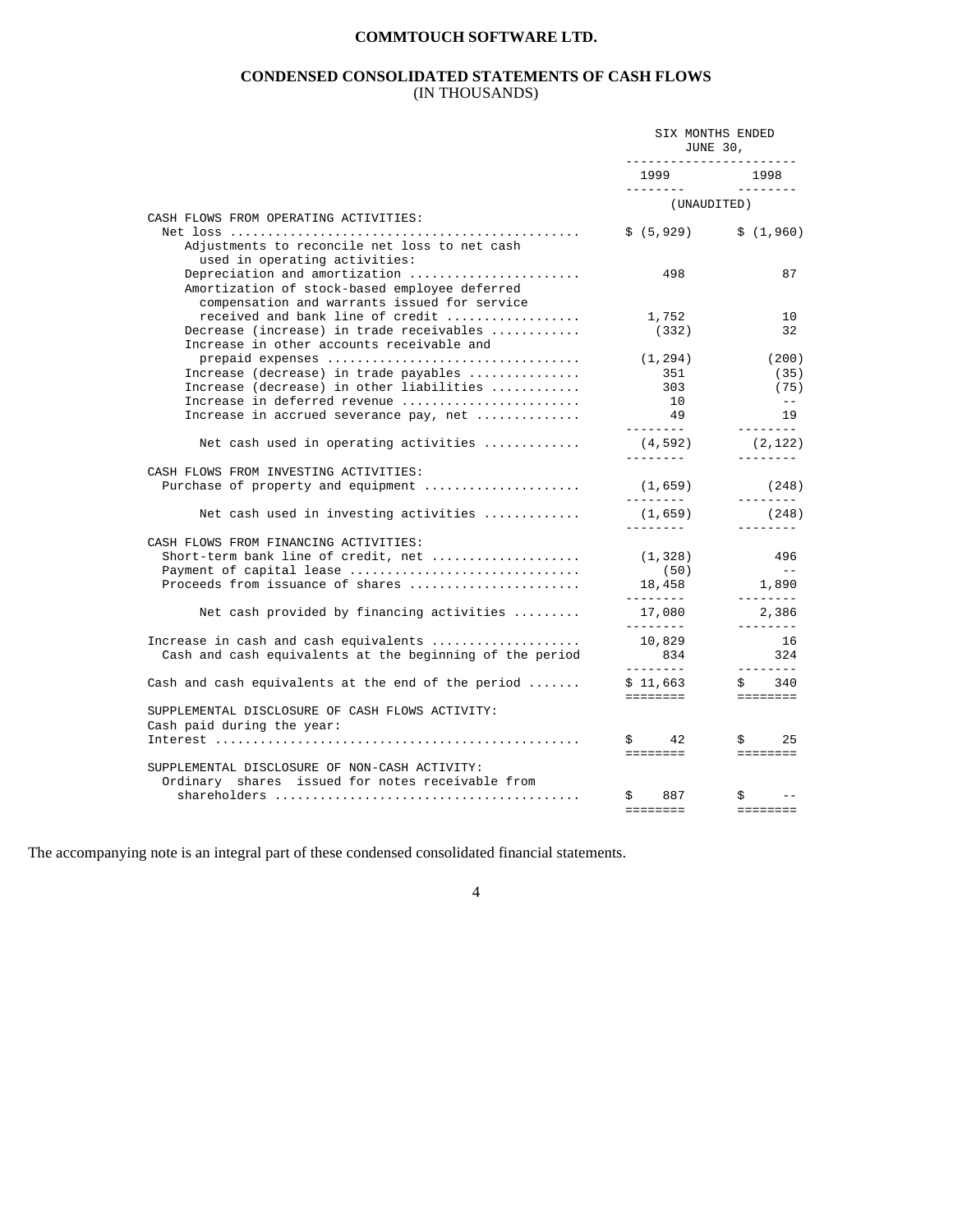#### **NOTE TO CONDENSED CONSOLIDATED FINANCIAL STATEMENTS**  (Unaudited)

#### 1. Basis of Presentation:

The condensed consolidated financial statements have been prepared by Commtouch Software Ltd., without audit, and include the accounts of Commtouch Software Ltd. and its wholly-owned subsidiary (collectively the "Company"). Certain information and footnote disclosures, normally included in financial statements prepared in accordance with generally accepted accounting principles, have been condensed or omitted pursuant to such rules and regulations. In the opinion of the Company, the financial statements reflect all adjustments, consisting only of normal recurring adjustments, necessary for a fair presentation of the financial position at June 30, 1999 and the operating results and cash flows for the reported periods. These financial statements and notes should be read in conjunction with the Company's audited financial statements and notes thereto for the year ended December 31, 1998, which were filed with the Securities and Exchange Commission on Form F-1.

The results of operations for the three and six months ended June 30, 1999 are not necessarily indicative of the results that may be expected for the future quarters or the year ending December 31, 1999.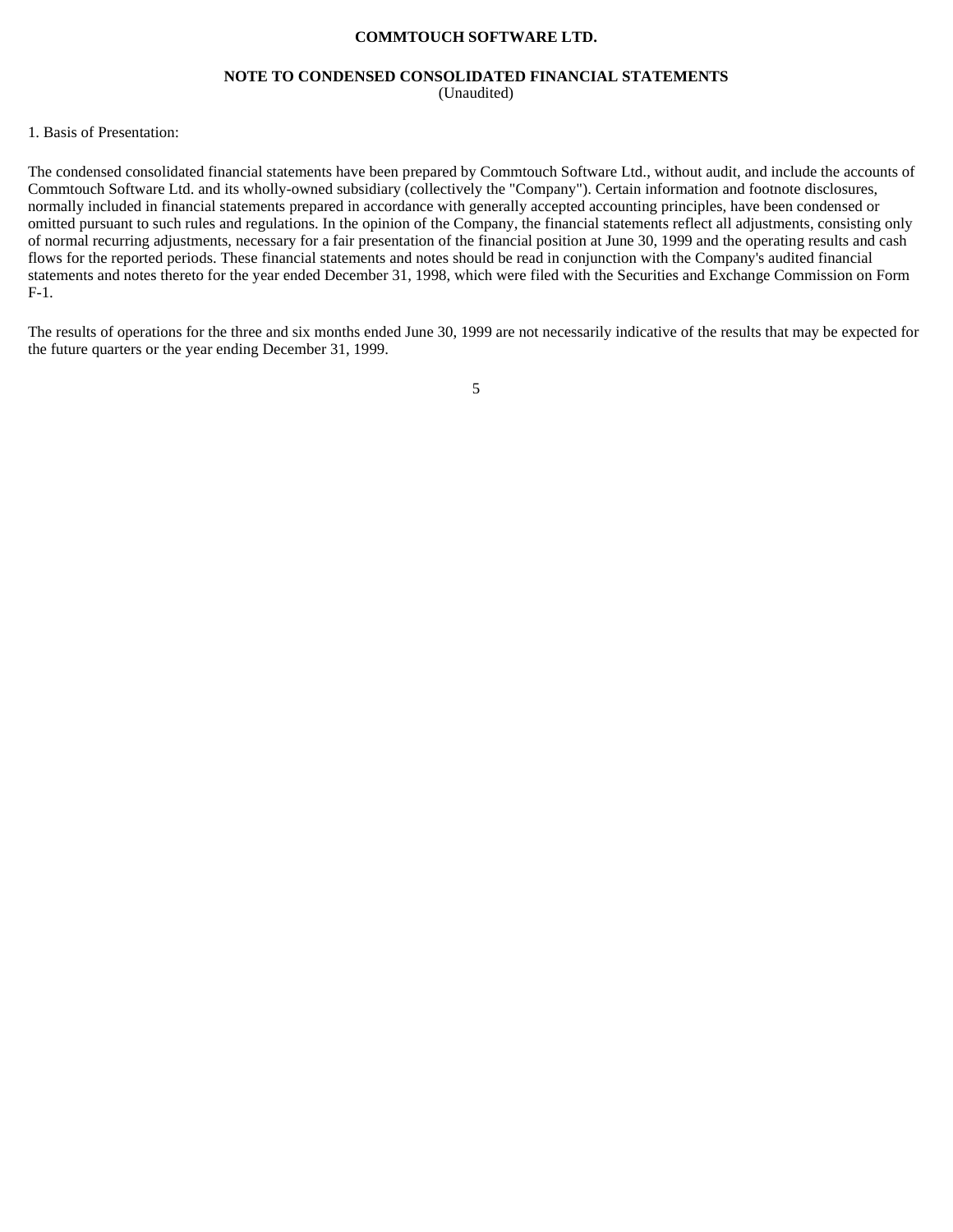#### **PART I. FINANCIAL INFORMATION**

#### **ITEM 2. MANAGEMENT'S DISCUSSION AND ANALYSIS OF FINANCIAL CONDITION AND RESULTS OF OPERATIONS**

The following Management's Discussion and Analysis of Financial Condition and Results of Operations contains forward-looking statements based upon current expectations that involve risks and uncertainties. Any statements contained herein that are not statements of historical fact may be deemed to be forward-looking statements. For example, the words "believes," "anticipates," "plans," "expects," "intends" and similar expressions are intended to identify forward-looking statements. CommTouch's actual results and the timing of certain events may differ significantly from those projected in the forward-looking statements. Factors that might cause future results to differ materially from those projected in the forward-looking statements include, but are not limited to, those discussed in "Risk Factors" in the Company's prospectus dated July 13, 1999.

#### **OVERVIEW**

We are a leading global provider of outsourced email and other messaging services. Our flexible and highly customizable solutions enable us to satisfy the different email and messaging needs of a wide range of business partners, including websites of all sizes and businesses worldwide. As of June 30, 1999, we had approximately 109 business partners offering our Web-based email from their sites. Our business partners include Excite, LookSmart, FortuneCity, Talk City and Nippon Telephone and Telegraph. Through our business partners' sites we serve approximately 4.9 million emailboxes. In November 1998, we launched our ZapZone Network service, which enables sites to provide email to their end users at no cost. As of June 30, 1999, we had registered approximately 103,000 sites through the ZapZone Network service, and were serving over 658,000 ZapZone Network emailboxes. Business partners may provide us with a large number of users but pay a relatively small minimum annual service fee. Consumers have historically been reluctant to pay for services on the Internet, and therefore end users may not be willing to pay for premium services. Since untargeted advertising on the Internet has not shown a significant success rate, advertisers may not be willing to pay us to provide banner advertising or direct e-marketing.

#### **STRATEGIC TRANSACTION**

Concurrently with our initial public offering, we entered into an agreement with Go2Net, a network of branded, technology- and communitydriven websites focused on personal finance, commerce, and games. Go2Net also develops Web-related software. Pursuant to the agreement we will offer Go2Net's end users with a private label email service, including our email, calendaring and other services. The services will be customized to the look and feel of Go2Net's websites. The terms of this agreement are substantially the same as our commercial agreements with other business partners except that we have agreed to share a materially greater portion of our advertising revenues with Go2Net than we are sharing under other similar agreements. In addition, in connection with the agreement, we will issue to Go2Net a warrant to purchase 1,136,000 ordinary shares at a per share exercise price of \$12.80, subject to adjustment as set forth in the warrant. The warrant is fully vested and non-forfeitable. The warrant will expire on the fifth anniversary of the public offering. The fair value of the warrant, estimated at \$5.8 million, will be amortized to operating expenses ratably over the minimum term of the agreement, or one-year. Simultaneously with the sale of the shares in the public offering, we sold 1,344,086 ordinary shares to Go2Net and Vulcan Ventures Incorporated at \$14.88 per share in a private placement which was not registered with the Securities and Exchange Commission at the time of the public offering, but will be registered within the six months following the offering. In the future, we may have to issue in-the-money warrants to acquire our ordinary shares to business partners who provide us with a large base of potential end users. We may also have to provide these business partners with more favorable commercial terms than we have previously provided to our business partners. The issuance of in-the-money warrants and the grant of more favorable terms to business partners may further dilute our shareholders, increase our operating loss in the future and cause our stock price to fall.

#### **RESULTS OF OPERATIONS**

The following table sets forth financial data for the three month and six month periods ended June 30, 1999 and 1998 (in thousands):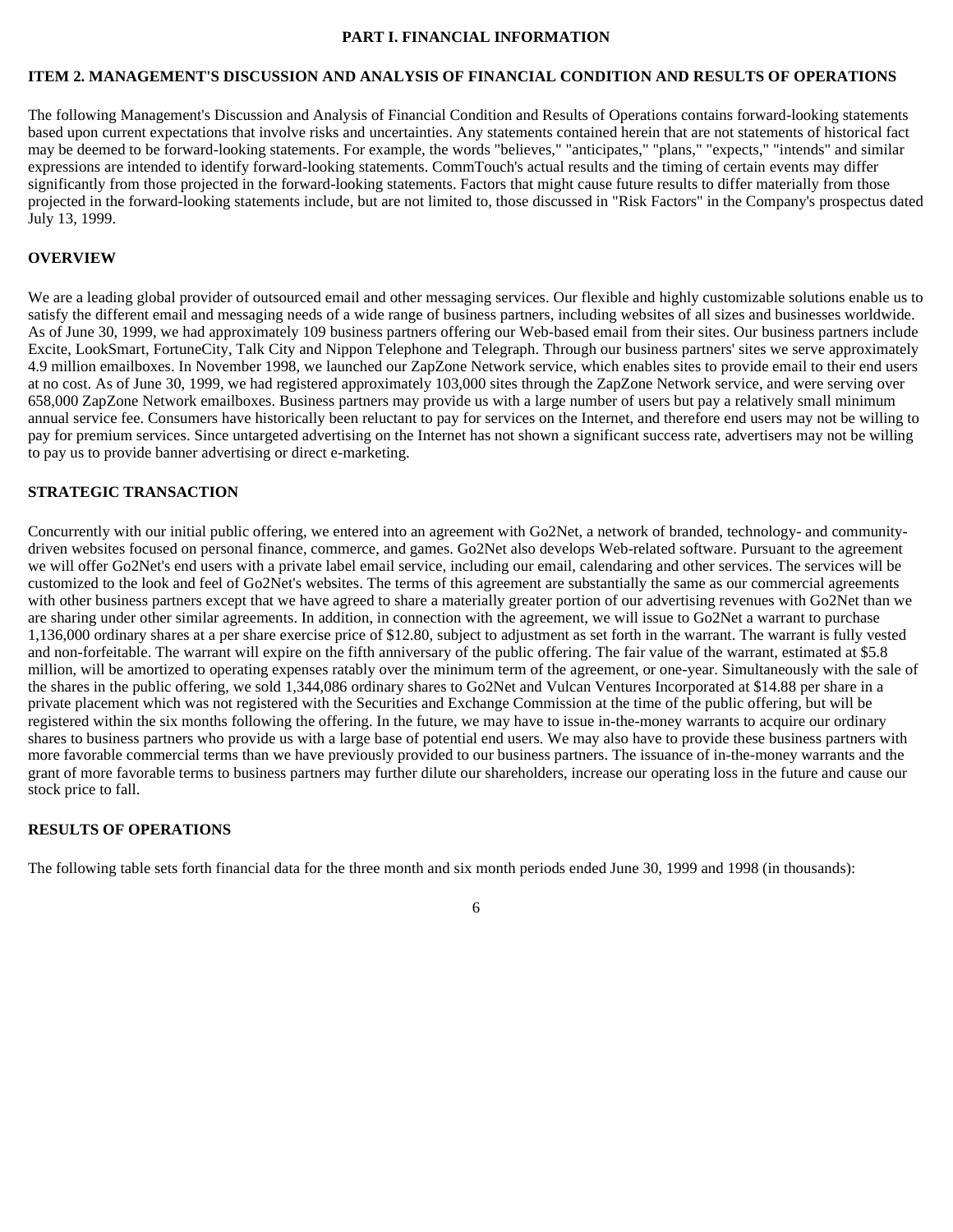|                                                                    | THREE MONTHS ENDED SIX MONTHS ENDED<br>JUNE 30,<br>____________________ |                                                         | $JUNE30$ ,<br>_____________________                                                                                                                                                                                                                                                                                                                                                                                                                                                 |                      |  |
|--------------------------------------------------------------------|-------------------------------------------------------------------------|---------------------------------------------------------|-------------------------------------------------------------------------------------------------------------------------------------------------------------------------------------------------------------------------------------------------------------------------------------------------------------------------------------------------------------------------------------------------------------------------------------------------------------------------------------|----------------------|--|
|                                                                    |                                                                         | 1999 1998                                               | $\begin{tabular}{ccccccccc} \multicolumn{2}{c}{} & \multicolumn{2}{c}{} & \multicolumn{2}{c}{} & \multicolumn{2}{c}{} & \multicolumn{2}{c}{} & \multicolumn{2}{c}{} & \multicolumn{2}{c}{} & \multicolumn{2}{c}{} & \multicolumn{2}{c}{} & \multicolumn{2}{c}{} & \multicolumn{2}{c}{} & \multicolumn{2}{c}{} & \multicolumn{2}{c}{} & \multicolumn{2}{c}{} & \multicolumn{2}{c}{} & \multicolumn{2}{c}{} & \multicolumn{2}{c}{} & \multicolumn{2}{c}{} & \multicolumn{2}{c}{} & \$ | 1999 1998            |  |
| Email service - revenue<br>Cost of Email service - revenue         |                                                                         | \$ 553 \$ 59 \$ 899 \$ 91<br>747 85 1,202 144           |                                                                                                                                                                                                                                                                                                                                                                                                                                                                                     |                      |  |
|                                                                    |                                                                         |                                                         | $\begin{tabular}{ccccccccc} \multicolumn{2}{c}{} & \multicolumn{2}{c}{} & \multicolumn{2}{c}{} & \multicolumn{2}{c}{} & \multicolumn{2}{c}{} & \multicolumn{2}{c}{} & \multicolumn{2}{c}{} & \multicolumn{2}{c}{} & \multicolumn{2}{c}{} & \multicolumn{2}{c}{} & \multicolumn{2}{c}{} & \multicolumn{2}{c}{} & \multicolumn{2}{c}{} & \multicolumn{2}{c}{} & \multicolumn{2}{c}{} & \multicolumn{2}{c}{} & \multicolumn{2}{c}{} & \multicolumn{2}{c}{} & \multicolumn{2}{c}{} & \$ |                      |  |
| Operating expenses:                                                |                                                                         |                                                         |                                                                                                                                                                                                                                                                                                                                                                                                                                                                                     |                      |  |
| Research and development, net                                      | 407                                                                     |                                                         | 305 714                                                                                                                                                                                                                                                                                                                                                                                                                                                                             | 571                  |  |
| Sales and marketing                                                | 1,180                                                                   | 506 700                                                 |                                                                                                                                                                                                                                                                                                                                                                                                                                                                                     | 1,661 965            |  |
| General and administrative<br>Amortization of stock-based employee | 828 328                                                                 | 137                                                     | 1,587                                                                                                                                                                                                                                                                                                                                                                                                                                                                               | 275                  |  |
| deferred compensation                                              |                                                                         | 1,013 8 1,399 10                                        |                                                                                                                                                                                                                                                                                                                                                                                                                                                                                     |                      |  |
| Total operating expenses $\ldots \ldots \ldots$ 3,428 956          | --------                                                                | <u>in die die die seine Sta</u>                         | <u> Liberatus (m. 19</u>                                                                                                                                                                                                                                                                                                                                                                                                                                                            | 5,361 1,821          |  |
|                                                                    |                                                                         |                                                         |                                                                                                                                                                                                                                                                                                                                                                                                                                                                                     |                      |  |
| Interest income/(expense) and other, net.                          |                                                                         | 6 (59) (265) (86)                                       |                                                                                                                                                                                                                                                                                                                                                                                                                                                                                     |                      |  |
|                                                                    | =======                                                                 | $\zeta(3,616)$ $\zeta(1,041)$ $\zeta(5,929)$<br>======= | =======                                                                                                                                                                                                                                                                                                                                                                                                                                                                             | \$(1,960)<br>======= |  |

#### **COMPARISON OF THE THREE AND SIX MONTHS ENDED JUNE 30, 1999 AND 1998**

Revenues. Email service revenues increased from \$59,000 for the three months ended June 30, 1998 to \$553,000 for the three months ended June 30, 1999. Email service revenue increased from \$91,000 for the six months ended June 30, 1998 to \$899,000 for the six months ended June 30, 1999. The key factor contributing to the growth of our revenues for the three and six month periods ended June 30, 1999 is the increase in the number of Business partners that have contracts that are generating revenue for the Company. As of June 30, 1999, the Company had backlog from minimum service fee contracts amounting to approximately \$4,000,000, which will be recognized as revenue on a ratable basis through the second quarter of 2001. Revenues from one customer, Excite, amounted to \$55,000 and \$110,000, or 9.9% and 12.2% of total revenues for the three and six months ended June 30, 1999, respectively. In the future, we expect revenues from Excite to decrease substantially as a percentage of email services revenue.

Cost of Revenues. Our cost of revenues increased from \$85,000 for the three months ended June 30, 1998 to \$747,000 for the three months ended June 30, 1999 and increased from \$144,000 for the six months ended June 30, 1998 to \$1,202,000 for the six months ended June 30, 1999 because of the increase in the number of business partners. Costs of revenues consisted primarily of costs related to Internet data center services from a third-party provider, depreciation of equipment, Internet access, personnel and related costs. We expect cost of revenues to increase on an absolute basis, primarily as a result of an increase in our email service revenues, but to decrease as a percentage of email service revenues due to economies of scale.

Research and Development Costs, Net. Research and development costs consist primarily of personnel and related costs, depreciation of equipment, supply costs and royalties paid to the Israeli Government for grants received in prior years for research and development activities. These royalties are paid at rates ranging from 3% to 5% of total revenues. We do not expect to receive further grants from the Israeli Government. Our research and development costs increased from \$305,000 for the three months ended June 30, 1998 to \$407,000 for the three months ended June 30, 1999 and from \$571,000 from the six months ended June 30, 1998 to \$714,000 for the six months ended June 30, 1999, due primarily to higher personnel and related costs. We expect that research and development costs, net, will increase in absolute dollar amounts due to increases in personnel costs related directly to new employees being hired to develop new service offerings, however such costs will decrease as a percentage of revenues.

Sales and Marketing. Sales and marketing expenses consist primarily of personnel and related costs, public relations, direct sales efforts, including travel expenses and royalties paid to the Israeli Government for grants received in prior years for marketing activities. Our sales and marketing expenses increased from \$506,000 for the three months ended June 30, 1998 to \$1,180,000 for the three months ended June 30, 1999 and increased from \$965,000 for the six months ended June 30, 1998 to \$1,661,000 for the six months ended June 30, 1999 due primarily to marketing and other costs to support the growth of our email service revenues. We expect sales and marketing expenses to significantly increase in the future in absolute dollar amounts due to increases in personnel costs related directly to new employees being hired to conduct sales to business partners and the related market support to further develop our brand. We expect that for the next several quarters, the increase in sales and marketing will be somewhat proportionate to the increase in revenues. Once we achieve significant revenue growth, we expect that sales and marketing expenses will start to decline as a percentage of total revenues as we hire additional personnel and continue to support and develop the email service business.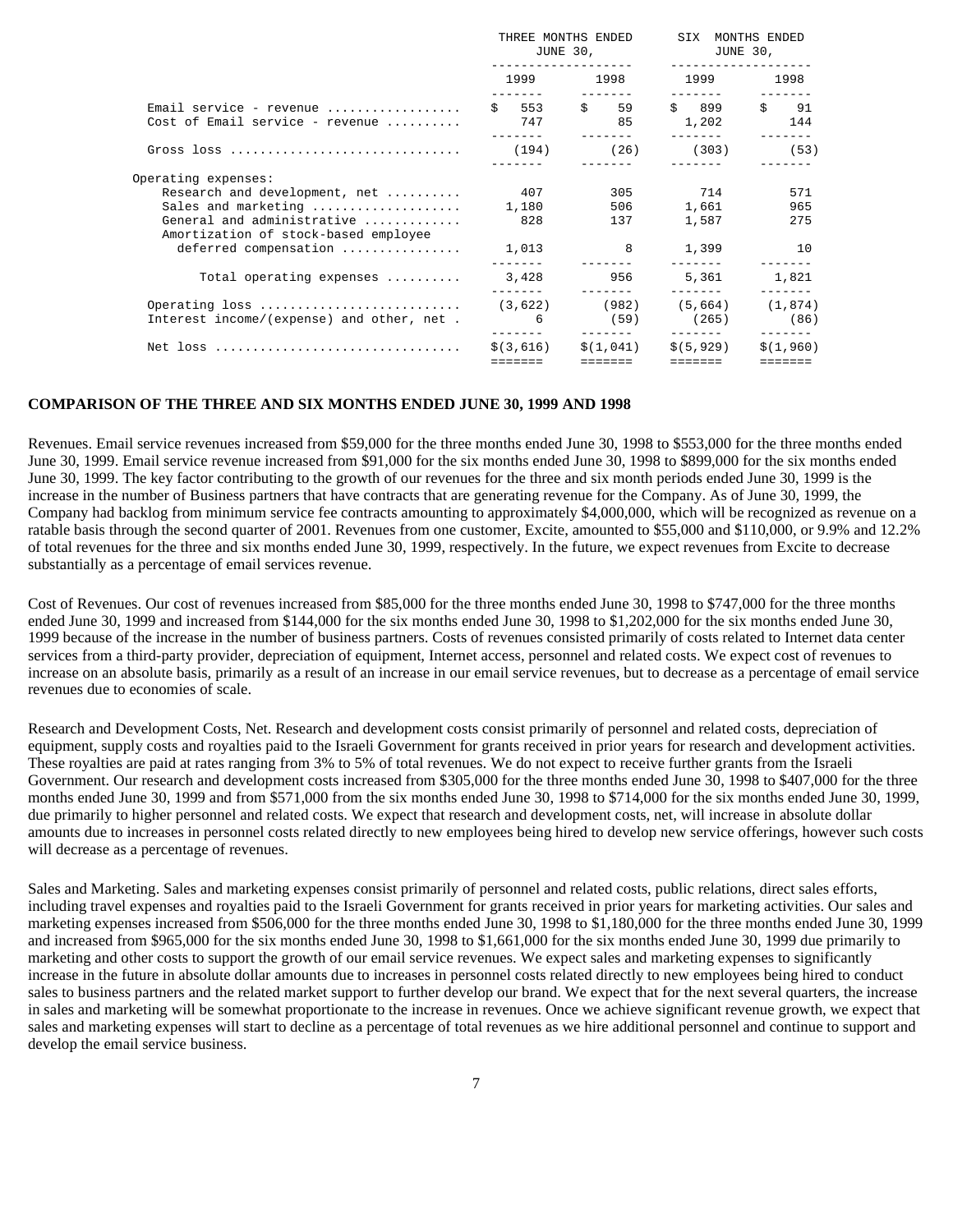General and Administrative. General and administrative costs consist primarily of personnel and related costs, professional services and facility costs. Our general and administrative expenses increased from \$137,000 for the three months ended June 30, 1998 to \$828,000 for the three months ended June 30, 1999, and increased from \$275,000 for the six months ended June 30, 1998 to \$1,587,000 for the six months ended June 30, 1999, due primarily to substantially higher personnel and related costs, facility costs, higher fees for outside professional services and other costs to support the growth of our email service revenues. We expect general and administrative costs to increase on an absolute basis due to increased personnel and related costs, higher facility costs associated with additional personnel and other costs necessary to support and develop the email service business. We expect that general and administrative expenses as a percentage of total revenues will start to decline in the next several quarters.

Amortization of Stock-based Employee Deferred Compensation. Our stock-based employee compensation expenses increased from \$8,000 for the three months ended June 30, 1998 to \$1,013,000 for the three months ended June 30, 1999 and from \$10,000 for the six months ended June 30, 1998 to \$1,399,000 for the six months ended June 30, 1999. The deferred compensation is being amortized using the sum-of-digits method over the vesting schedule, generally four years and will be slightly higher in the third quarter of 1999 then decreasing in each successive quarter.

Interest Income/(Expense) and Other Expense, Net. Our interest income/(expense) and other expense, net, decreased from a net expense of \$59,000 for the three months ended June 30, 1998 to a net income of \$6,000 for the three months ended June 30, 1999, due primarily to increased recognized costs of warrants granted to the Bank Lepituach Ha Taasia B'Israel Ltd. (Bank Lepituach Ha Taasia) net of interest income earned from cash and cash equivalents. In April 1999, we fully repaid the short-term bank line of credit to Bank Lepituach Ha Taasia.

#### **LIQUIDITY AND CAPITAL RESOURCES**

We have financed our operations principally from the sale of equity securities and to a lesser extent from bank loans and research and development and royalty-bearing marketing grants from the Israeli government. As of June 30, 1999, we had \$11,663,000 in cash and cash equivalents.

Net cash provided by financing activities was \$17,080,000 for the six months ended June 30, 1999. Net cash used in operating activities was \$4,592,000 for the six months ended June 30, 1999. Net cash used for operating activities is comprised of net loss for the six months, partially offset by depreciation, amortization expenses, increases in other accounts receivable and prepaid expenses, which primarily relate to costs incurred in connection with Company's initial public offering, which was closed in July 1999. Net cash used in investing activities was \$1,659,000 for the six months ended June 30, 1999. These investing activities consisted of purchases of property and equipment.

As of June 30, 1999, we had net working capital of \$11,602,000. The short-term bank line of credit was repaid in April 1999. Through March 31, 1999, we issued to Bank Lepituach Ha Taasia warrants to purchase 96,340 ordinary shares. The bank exercised the warrant in the second quarter of 1999.

In the first quarter of 1999, we issued Series C Convertible Preferred Shares to investors resulting in net proceeds of \$5.3 million. In the second quarter of 1999, we issued to investors Convertible Promissory Notes which have since converted into 42,081 Series D Convertible Preferred Shares, resulting in net proceeds of approximately \$13.2 million. All of our convertible preferred shares automatically converted into ordinary shares upon the closing of our initial public offering.

On July 13, 1999, the Company raised \$67,500,000, net of underwriters commission, from the public offering and the private placement from the Strategic partnership with Go2Net and Vulcan Ventures.

#### **YEAR 2000 ISSUE**

The Year 2000 issue is the result of computer programs being written using two digits rather than four to define the applicable year. Any computer programs or hardware that have date-sensitive software or embedded chips may recognize a date using "00" as the year 1900 rather than the year 2000. This could result in system failures or miscalculations, causing disruptions of operations for any company using such computer programs or hardware, including, among other things, a temporary inability to process transactions, send invoices or engage in normal business activities. As a result, many companies' computer systems may need to be upgraded or replaced in order to avoid Year 2000 issues.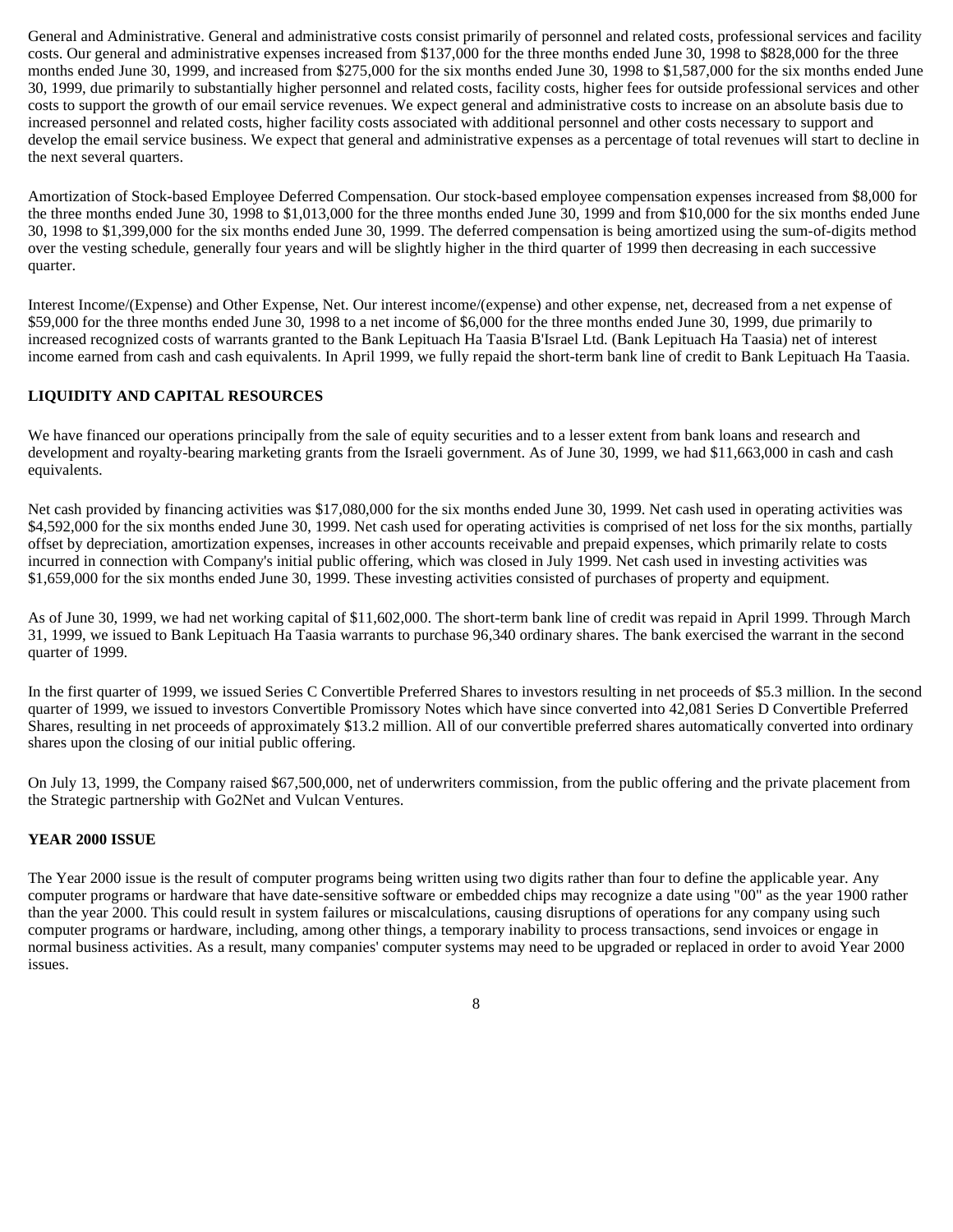We are a comparatively new enterprise, and, accordingly, the majority of the software and hardware we use to manage our business has been purchased or developed by us within the last 24 months. While this fact does not uniformly protect us against Year 2000 exposure, we believe we gain some mitigation from the fact that the information technology (IT) we use to manage our business is not based upon "legacy system" hardware and software. "Legacy system" is a term often used to describe hardware and software systems which were developed in previous decades when there was less awareness of Year 2000 issues. Generally, hardware and software design in this decade and the past several years in particular has given greater consideration to Year 2000 issues. All of the software code we have internally developed to manage our network traffic, for example, uses four digits to define the applicable year.

We are in the process of testing our internal IT and non-IT systems. To date, we have only completed preliminary testing of our internally developed IT and non-IT systems. All of the testing we have completed has been performed by our own personnel; to date, we have not retained any outside service or consultants to test or review our systems for Year 2000 compliance. Based on the testing we have performed, we believe that such software is Year 2000 compliant; however, we intend to complete more extensive testing in the third quarter of 1999.

In addition to our internally developed software, we utilize software and hardware developed by third parties for both our network and internal information systems. To date, we have not done any testing of such third-party software or hardware to determine Year 2000 compliance. We have, however, obtained certifications from our key suppliers of hardware and networking equipment for our data centers that such hardware and networking equipment is Year 2000 compliant. Additionally, we have received assurances from the providers of key software applications for our internal operations that their software is Year 2000 compliant. Based upon an initial evaluation of our broader list of software and hardware providers, we believe that all of these providers are reviewing and implementing their own Year 2000 compliance programs, and we will work with these providers to address the Year 2000 issue and continue to seek assurances from them that their products are Year 2000 compliant.

In addition, we rely on third party network infrastructure providers to gain access to the Internet. If such providers experience business interruptions as a result of their failure to achieve Year 2000 compliance, our ability to provide Internet connectivity could be impaired, which could have a material adverse effect on our business, results of operations and financial condition.

Our customers' success in maintaining Year 2000 compliance is also significant to our ability to generate revenues and execute our business plan. We currently derive revenue by charging a fixed fee per month for each mailbox we host, by charging a service fee plus advertising sharing or by sharing advertising revenues with our customers. In either case, interruptions in our customers' services and online activities caused by Year 2000 problems could have a material, adverse effect on our revenues to the extent that such interruptions limit or delay our customers' ability to expand their base of email users.

We have not incurred any significant expenses to date, and we do not anticipate that the total costs associated with our Year 2000 remediation efforts, including both expenses already incurred and any to be incurred in the future, will exceed \$100,000. However, if we, our customers, our providers of hardware and software, or our third party network providers fail to remedy any Year 2000 issues, our service could be interrupted and we could experience a material loss of revenues that could have a material adverse effect on our business, results of operations, and financial condition. We would consider such an interruption to be the most reasonably likely unfavorable result of any failure by us, or the third parties upon whom we rely, to achieve Year 2000 compliance. Presently, we believe we are unable to reasonably estimate the duration and extent of any such interruption, or quantify the effect it may have on our future revenues. We have yet to develop a comprehensive contingency plan to address the issues which could result from such an event. We are prepared to develop such a plan if our ongoing assessment leads us to conclude we have significant exposure based upon the likelihood of such an event.

#### **EFFECTIVE CORPORATE TAX RATES**

Our tax rate will reflect a mix of the U.S. statutory tax rate on our U.S. income and the Israeli tax rate discussed below. We expect that most of our taxable income will be generated in Israel. Israeli companies are generally subject to corporate tax at the rate of 36% of taxable income. The majority of our income, however, is derived from our company's capital investment program with Approved Enterprise status under the Law for the Encouragement of Capital Investments in two separate plans, and is therefore eligible for certain tax benefits. Pursuant to these benefits, we will enjoy a tax exemption on income derived during the first two years in which such investment plans produce taxable income (provided that we do not distribute such income as a dividend) and a reduced tax rate of 10% to 25% for an additional period of eight years depending on the level of foreign investment in CommTouch. All of these tax benefits are subject to various conditions and restrictions. There can be no assurance that we will obtain approval for additional Approved Enterprise programs, or that the provisions of the law will not change. Moreover, notwithstanding these tax benefits, to the extent we receive income from countries other than Israel, such income may be subject to withholding tax.

Since we have incurred tax losses through December 31, 1998, we have not yet used the tax benefits for which we are eligible.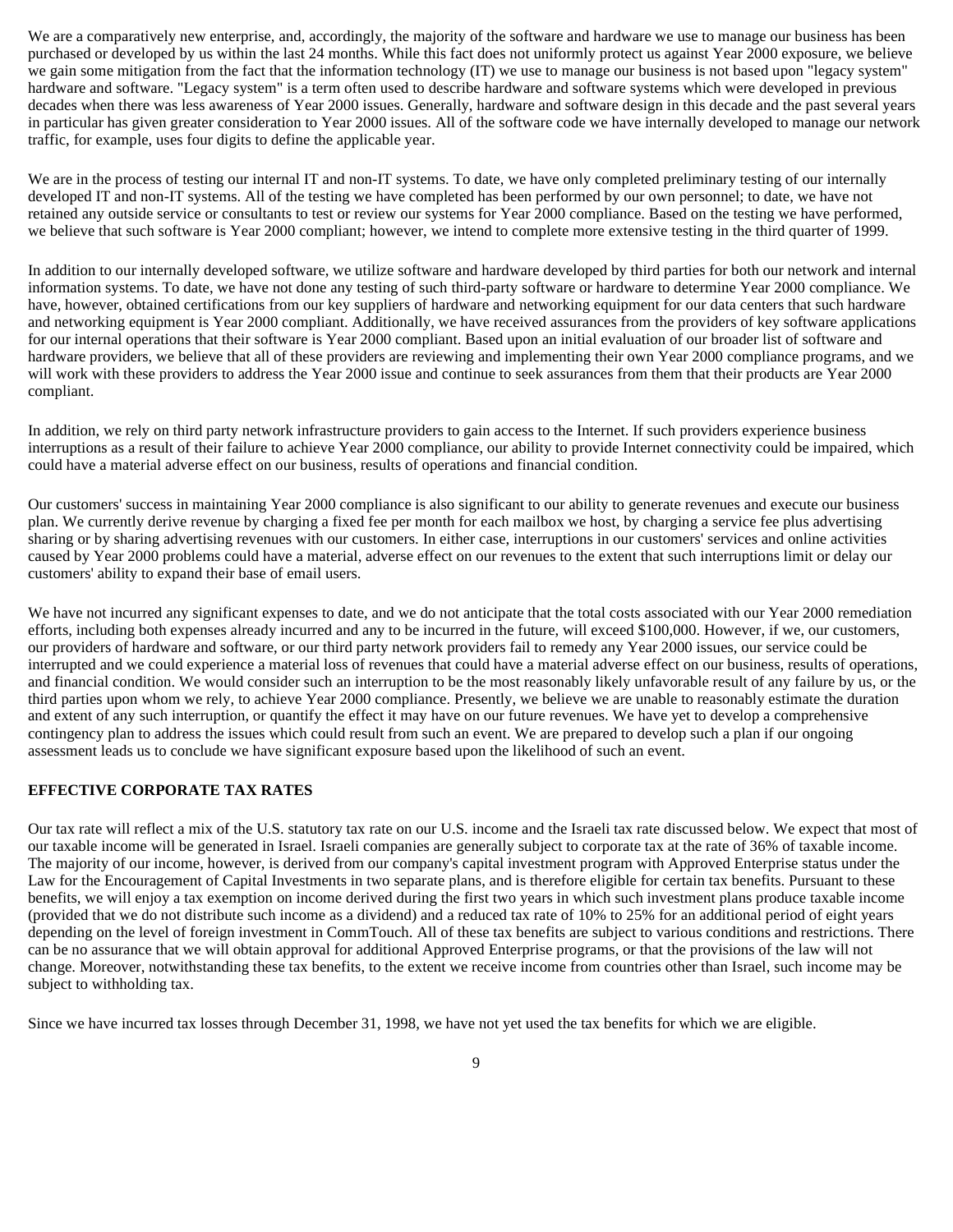#### **IMPACT OF INFLATION AND CURRENCY FLUCTUATIONS**

Most of our sales are in dollars. However, a large portion of our costs relates to our operations in Israel. A substantial portion of our operating expenses, primarily our research and development expenses, is denominated in NIS. For the purposes of our financial statements, costs not effectively denominated in dollars are translated to dollars when recorded, at prevailing exchange rates and will increase if the rate of inflation in Israel exceeds the devaluation of the NIS as compared to the dollar or if the timing of such devaluations lags considerably behind inflation. Consequently, we are and will be affected by changes in the prevailing NIS/dollar exchange rate. We might also be affected by the dollar exchange rate to the major European and Asian currencies, due to the fact that we derive revenues from business partners in Europe and Asia.

In recent years (until 1997), inflation in Israel exceeded the devaluation of the NIS against the dollar and the Company experienced increases in the dollar cost of its operations in Israel. Because exchange rates between the NIS and the dollar fluctuate continuously (albeit with a historically declining trend in the value of the NIS), exchange rate fluctuations and especially larger periodic devaluations will have an impact on our profitability and period-to-period comparisons of our results. The effects of foreign currency remeasurements are reported in the Consolidated Financial Statements in current operations. In the fourth quarter of 1998 the rate of exchange between the NIS and the dollar fluctuated more significantly than in prior periods.

The representative exchange rate, as reported by the Bank of Israel, was NIS 4.076 for one dollar on June 30, 1999.

#### **QUALITATIVE AND QUANTITATIVE DISCLOSURE ABOUT MARKET RISK**

We develop our technology in Israel and provide our services in North America, India, Europe and the Far East. As a result, our financial results could be affected by factors such as changes in foreign currency exchange rates or weak economic conditions in foreign markets. As most of our sales are currently made in U.S. dollars, a strengthening of the dollar could make our services less competitive in foreign markets. Our interest expense on our capital lease obligations with a U.S. leasing company is sensitive to changes in the general level of U.S. interest rates. Due to the nature and level of our debts, we have concluded that there is currently no material market risk exposure. Therefore, no quantitative tabular disclosures are required.

#### **SIGNATURES**

Pursuant to the requirements of the Securities Exchange Act of 1934, the registrant has duly caused this report to be signed on its behalf by the undersigned, thereunto duly authorized.

#### **COMMTOUCH SOFTWARE, LTD.**

(Registrant)

Date August 27, 1999 By /s/ JAMES E. COLLINS

 --------------------- -------------------------------------- James E. Collins Chief Financial Officer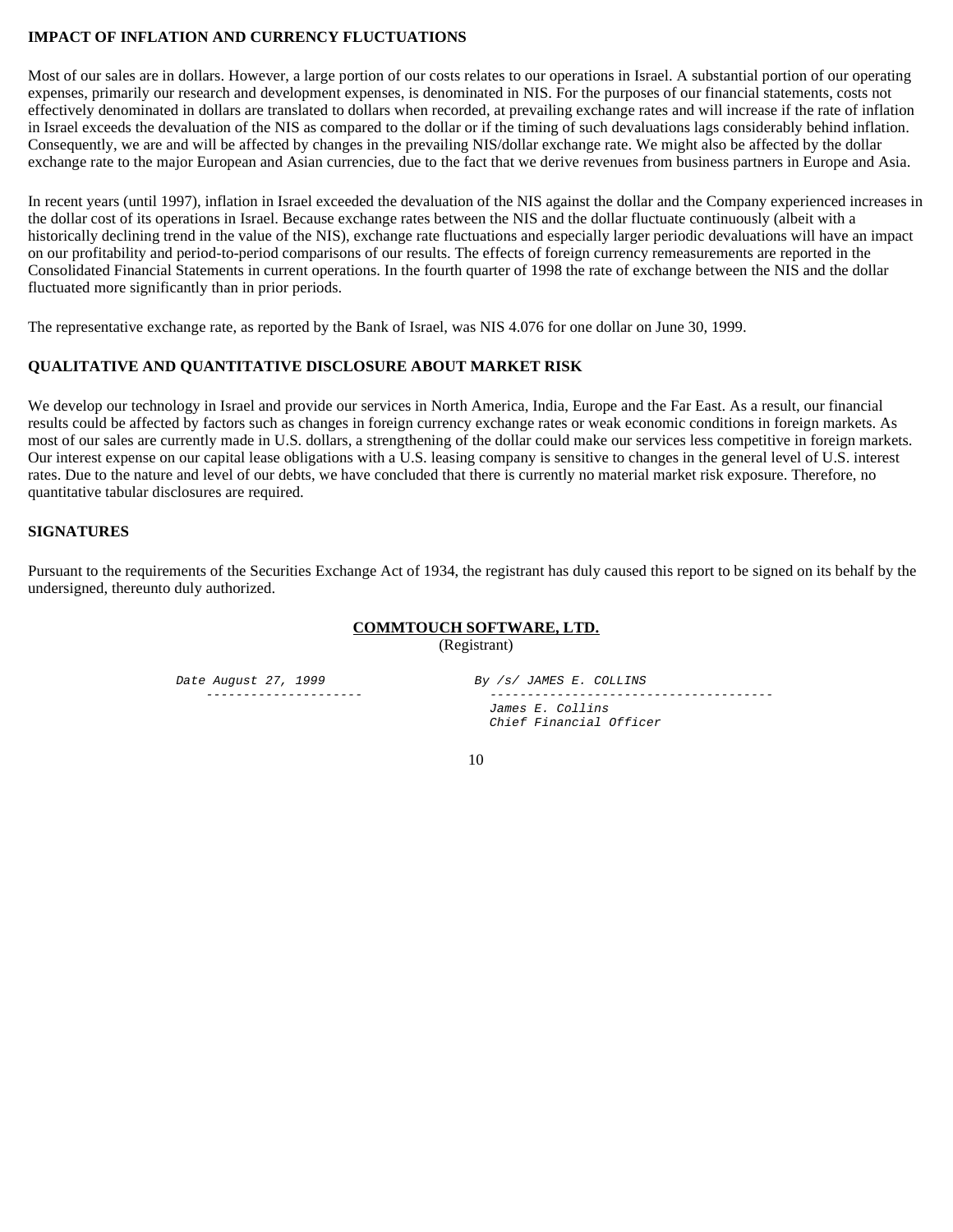#### **EXHIBIT 1**

#### **FOR IMMEDIATE RELEASE**

#### **COMMTOUCH REVENUES INCREASE 837 PERCENT**

Santa Clara, CA (August 10, 1999)--CommTouch Software Ltd. (Nasdaq: CTCH), a leading provider of web-based email, today reported results for the second quarter and six months ended June 30, 1999. Revenues for the quarter ended June 30, 1999 increased 837% to \$553,000 from \$59,000 in the comparable quarter a year ago. Revenues for the six months ended June 30, 1999 increased 887% to \$899,000 from \$91,000 for the six months ended June 30, 1998. Revenues for the 1999 second quarter rose 59% over first quarter revenues of \$346,000. As of June 30, 1999, the Company had a backlog from email service fee contracts amounting to approximately \$4,000,000 which will be recognized as revenue on a ratable basis through the second quarter of 2001.

"The increase in our revenues are a testament to the rapidly growing number of business partners who recognize CommTouch's unique ability to provide them with state of the art email services," explained Gideon Mantel, CEO of CommTouch. "During the past quarter, CommTouch has attracted nearly two million new subscribers to its services, and we see this trend continuing as we provide more email solutions," Mantel added.

Net loss for the quarter ended June 30, 1999 was \$3.60 million compared to \$1.04 million for the second quarter of 1998. Net loss for the six month period ended June 30, 1999 were \$5.93 million compared to \$1.96 million for the six months ended June 30, 1998. Net loss per share for the quarter ended June 30, 1999 was \$1.66 compared to net loss per share of \$0.72 in the comparable quarter a year ago.

#### **ABOUT COMMTOUCH**

Serving now 6.4 million active mailboxes around the world, CommTouch is a leading provider of private-label email services, offered exclusively through the web sites of major Internet portals, community sites and web based businesses. CommTouch email is designed for superior performance and rapid scalability, offering end user interfaces in fifteen of the world's major languages.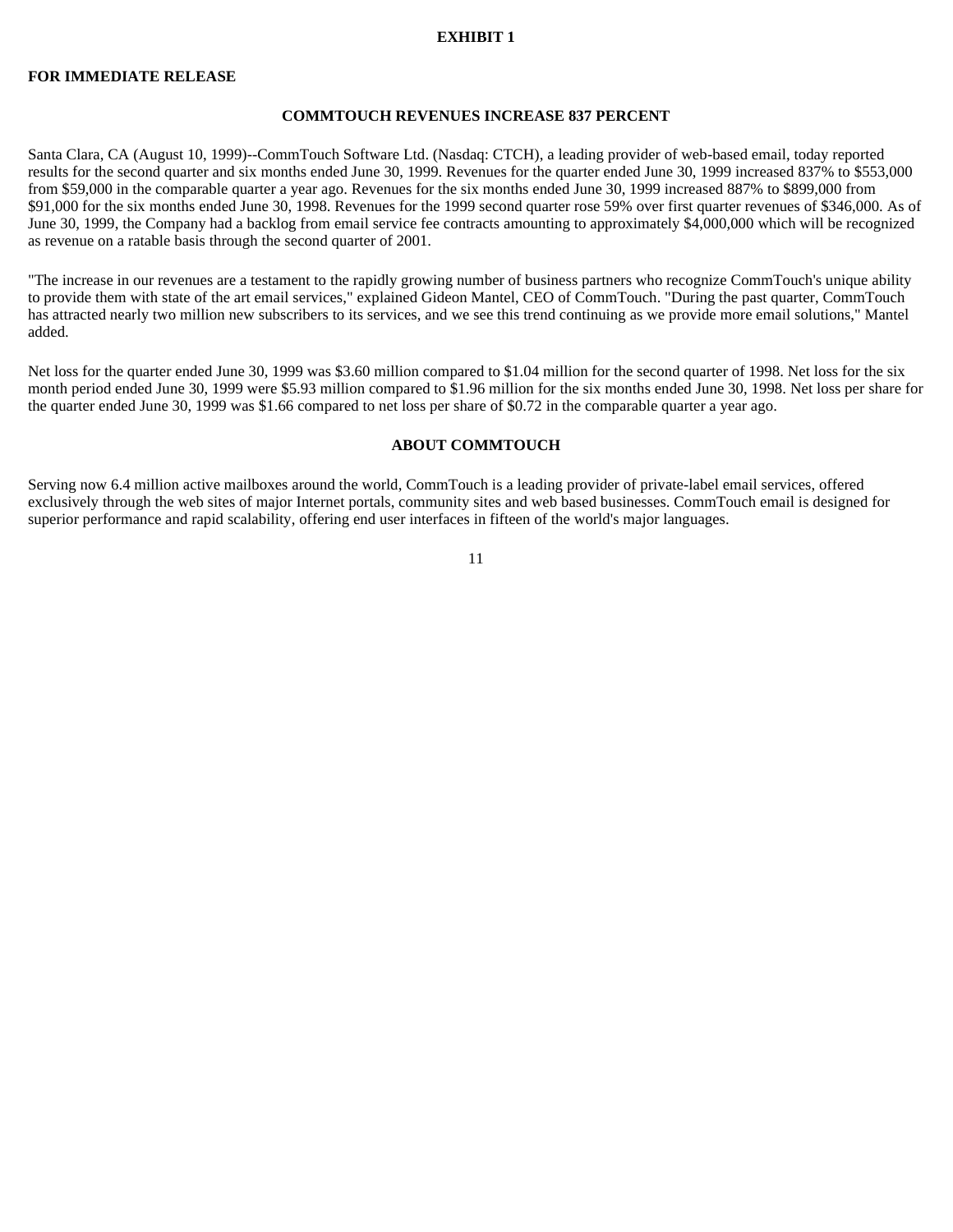With more than eight years of delivering intuitive, award-winning email software, CommTouch provides its partners a truly comprehensive turn-key email service, together with options for premium communications services and direct marketing opportunities.

The Company partners with internationally recognized consumer-driven organizations, including Excite (NASDAQ: ATHM), Go2Net (Nasdaq: GNET), McGraw Hill's BusinessWeek Magazine (NYSE: MHP), Discovery Channel Online, Nippon Telephone & Telegraph (NYSE: NTT), ZDNet (NYSE: ZDZ), Talk City, LookSmart, Netopia (NASDAQ: NTPA), Hachette Multimedia, the McClatchy Group's Nando.net (NYSE: MNI), The Headbone Zone, News Corp's (NYSE:NWS) People's Daily joint venture ChinaByte and the Hollinger Group's Jerusalem Post.

Founded in 1991, CommTouch has offices in Silicon Valley, California, New York City and Ein Vered, Israel. Additional information may be obtained by visiting: www.commtouch.com.

#### **-More-**

(C) 1999 CommTouch Software, Ltd. All rights reserved. CommTouch is a registered trademark of CommTouch Software Ltd. Terms and product names in this document may be trademarks of others.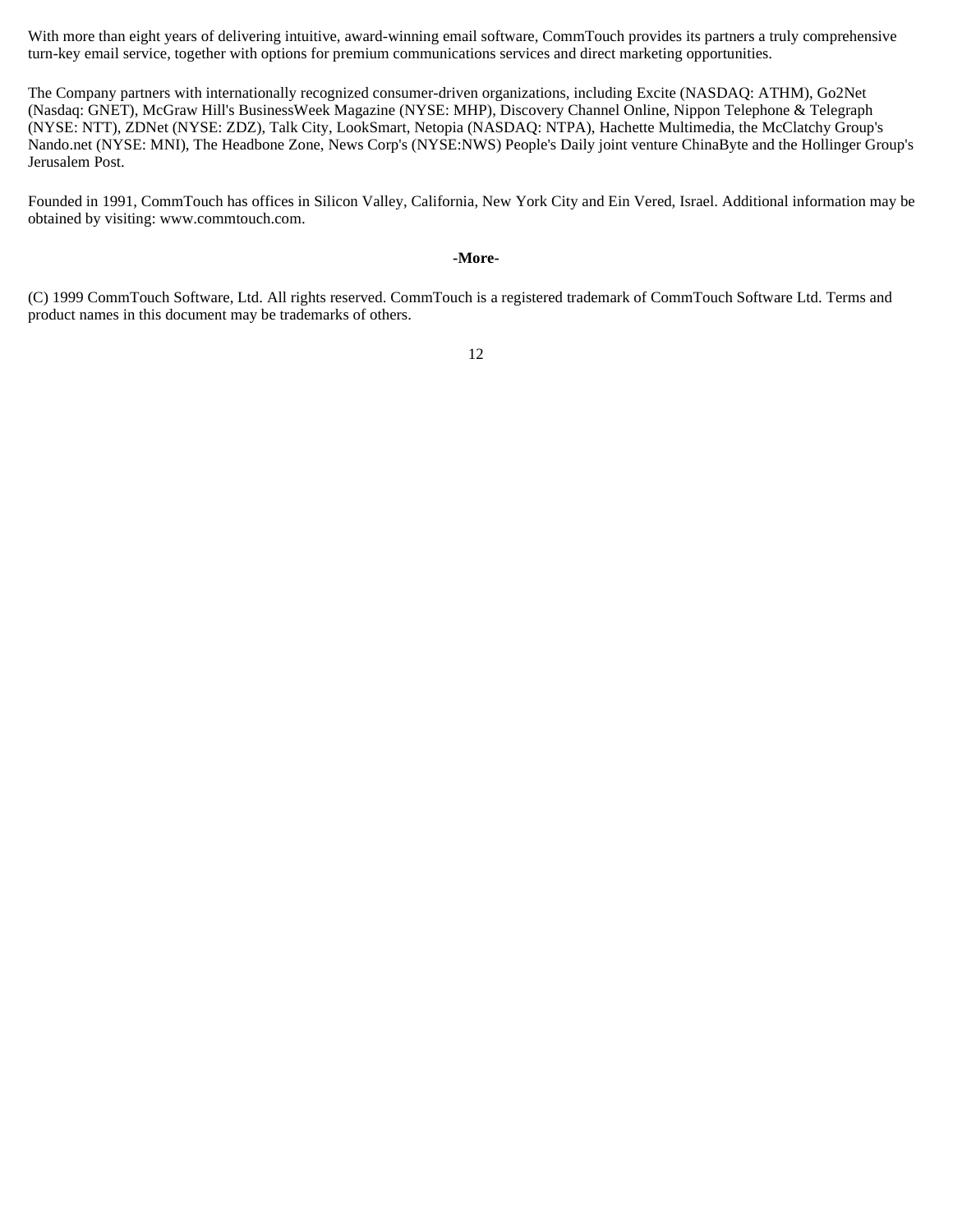#### **CONDENSED CONSOLIDATED BALANCE SHEETS**  (IN THOUSANDS, EXCEPT SHARE AND PER SHARE DATA)

|                                                                        | JUNE 30,<br>1999<br>--------- | DECEMBER 31,<br>1998<br>------------                                                                                                                                                                                                                                                                                                                                                                                                                                                                |
|------------------------------------------------------------------------|-------------------------------|-----------------------------------------------------------------------------------------------------------------------------------------------------------------------------------------------------------------------------------------------------------------------------------------------------------------------------------------------------------------------------------------------------------------------------------------------------------------------------------------------------|
|                                                                        | (UNAUDITED)                   |                                                                                                                                                                                                                                                                                                                                                                                                                                                                                                     |
| ASSETS                                                                 |                               |                                                                                                                                                                                                                                                                                                                                                                                                                                                                                                     |
| Current Assets:                                                        |                               |                                                                                                                                                                                                                                                                                                                                                                                                                                                                                                     |
| Cash and cash equivalents                                              | \$11,663                      | $\mathbb{S}$<br>834                                                                                                                                                                                                                                                                                                                                                                                                                                                                                 |
| Trade receivables                                                      | 465                           | 133                                                                                                                                                                                                                                                                                                                                                                                                                                                                                                 |
| Prepaid expenses                                                       | 1,263                         | 96                                                                                                                                                                                                                                                                                                                                                                                                                                                                                                  |
| Government authorities                                                 | 31                            | -45                                                                                                                                                                                                                                                                                                                                                                                                                                                                                                 |
| Other accounts receivable                                              | 244<br>---------              | 103                                                                                                                                                                                                                                                                                                                                                                                                                                                                                                 |
| Total current assets                                                   | 13,666                        | 1,211                                                                                                                                                                                                                                                                                                                                                                                                                                                                                               |
| Severance Pay Fund                                                     | 273                           | 223                                                                                                                                                                                                                                                                                                                                                                                                                                                                                                 |
| Property and Equipment, net                                            | 2,155                         | 932                                                                                                                                                                                                                                                                                                                                                                                                                                                                                                 |
|                                                                        | ---------<br>\$16,094         | \$2,366                                                                                                                                                                                                                                                                                                                                                                                                                                                                                             |
|                                                                        | ========                      | ========                                                                                                                                                                                                                                                                                                                                                                                                                                                                                            |
| LIABILITIES AND SHAREHOLDERS' EQUITY (DEFICIT)<br>Current Liabilities: |                               |                                                                                                                                                                                                                                                                                                                                                                                                                                                                                                     |
| Short-term bank line of credit                                         | \$<br>$- - -$                 | \$1,328                                                                                                                                                                                                                                                                                                                                                                                                                                                                                             |
| Current portion of bank loans and capital leases                       | 124                           | 112                                                                                                                                                                                                                                                                                                                                                                                                                                                                                                 |
| Trade payables                                                         | 797                           | 446                                                                                                                                                                                                                                                                                                                                                                                                                                                                                                 |
| Employees and payroll accruals                                         | 476                           | 313                                                                                                                                                                                                                                                                                                                                                                                                                                                                                                 |
| Government authorities                                                 | 275                           | 246                                                                                                                                                                                                                                                                                                                                                                                                                                                                                                 |
| Deferred revenue                                                       | 84                            | 74                                                                                                                                                                                                                                                                                                                                                                                                                                                                                                  |
| Other liabilities                                                      | 308<br>---------              | 132<br>$\begin{array}{cccccccccc} \cdots & \cdots & \cdots & \cdots & \cdots & \cdots \end{array}$                                                                                                                                                                                                                                                                                                                                                                                                  |
| Total current liabilities                                              | 2,064<br>--------             | 2,651<br>--------                                                                                                                                                                                                                                                                                                                                                                                                                                                                                   |
| Long-term Portion of Bank Loans and Capital Leases                     | 99                            | 164                                                                                                                                                                                                                                                                                                                                                                                                                                                                                                 |
| Accrued Severance Pay                                                  | 465<br>. _ _ _ _ _ _ _        | 366<br>--------                                                                                                                                                                                                                                                                                                                                                                                                                                                                                     |
|                                                                        | 564                           | 530                                                                                                                                                                                                                                                                                                                                                                                                                                                                                                 |
|                                                                        | ---------                     | --------                                                                                                                                                                                                                                                                                                                                                                                                                                                                                            |
| Commitments and Contingent Liabilities:                                | $ -$                          | $\frac{1}{2}$                                                                                                                                                                                                                                                                                                                                                                                                                                                                                       |
| Shareholder's Equity (Deficit)                                         |                               |                                                                                                                                                                                                                                                                                                                                                                                                                                                                                                     |
| Convertible Preferred Shares                                           | 107                           | 74                                                                                                                                                                                                                                                                                                                                                                                                                                                                                                  |
| Ordinary Shares                                                        | 36                            | 27                                                                                                                                                                                                                                                                                                                                                                                                                                                                                                  |
| Additional Paid-in Capital                                             | 39,421                        | 11,256                                                                                                                                                                                                                                                                                                                                                                                                                                                                                              |
| Stock-Based Employee Deferred Compensation                             | (7, 528)                      | (418)                                                                                                                                                                                                                                                                                                                                                                                                                                                                                               |
| Notes Receivable from Shareholders                                     | (964)                         | (77)                                                                                                                                                                                                                                                                                                                                                                                                                                                                                                |
| Accumulated Deficit                                                    | (17, 606)<br>---------        | (11, 677)<br>$\begin{array}{cccccccccc} \multicolumn{2}{c}{} & \multicolumn{2}{c}{} & \multicolumn{2}{c}{} & \multicolumn{2}{c}{} & \multicolumn{2}{c}{} & \multicolumn{2}{c}{} & \multicolumn{2}{c}{} & \multicolumn{2}{c}{} & \multicolumn{2}{c}{} & \multicolumn{2}{c}{} & \multicolumn{2}{c}{} & \multicolumn{2}{c}{} & \multicolumn{2}{c}{} & \multicolumn{2}{c}{} & \multicolumn{2}{c}{} & \multicolumn{2}{c}{} & \multicolumn{2}{c}{} & \multicolumn{2}{c}{} & \multicolumn{2}{c}{} & \mult$ |
| Total Shareholders' Equity (Deficit)                                   | 13,466<br>________            | (815)<br>. <u>.</u>                                                                                                                                                                                                                                                                                                                                                                                                                                                                                 |
|                                                                        | \$16,094                      | \$2,366                                                                                                                                                                                                                                                                                                                                                                                                                                                                                             |
|                                                                        | ========                      | <b>EEEEEEEE</b>                                                                                                                                                                                                                                                                                                                                                                                                                                                                                     |